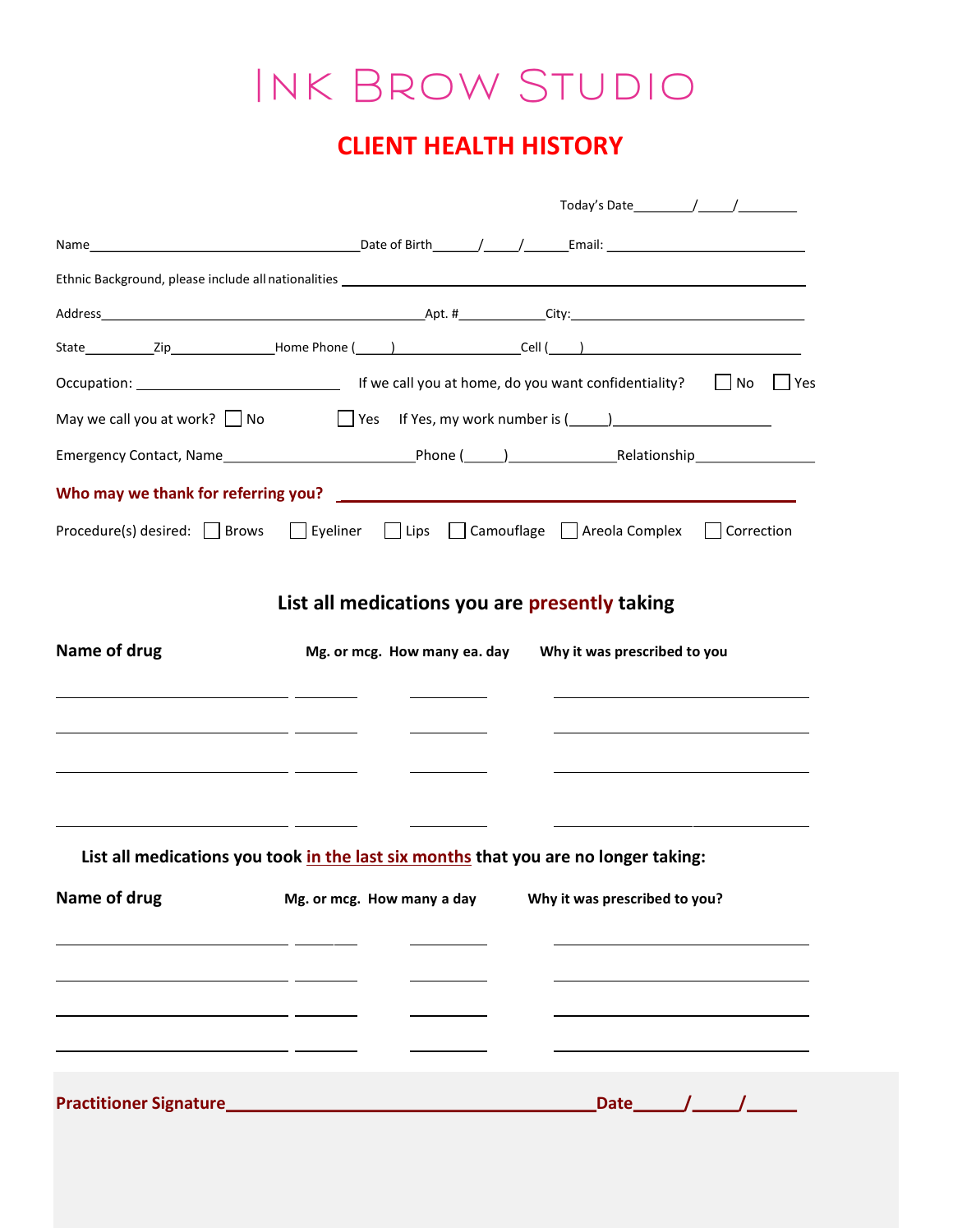## GENERAL MEDICAL

| <b>QLINLINAL IVILDICAL</b><br>Client Name: 1997 |                                                            |                                                                         |  |  |  |  |  |
|-------------------------------------------------|------------------------------------------------------------|-------------------------------------------------------------------------|--|--|--|--|--|
| Do you have? (check all that apply)             |                                                            | Do you use? (check all that apply)                                      |  |  |  |  |  |
|                                                 | Fever Blisters/Cold Sores (Ever, even one time)            | Accutane (currently or within the past year)                            |  |  |  |  |  |
|                                                 | Glaucoma or other eye disease/disorder                     | Antibiotics prior to dental procedures                                  |  |  |  |  |  |
|                                                 | Grave's Disease                                            | Steroids                                                                |  |  |  |  |  |
|                                                 | <b>Heart Disease</b>                                       | Retin-A, Glycolic Acid, Vitamin C or other Exfoliants                   |  |  |  |  |  |
|                                                 | Shingles History/Recent Shingles Shot                      | <b>Tanning Beds</b>                                                     |  |  |  |  |  |
|                                                 | Mitral Valve Prolapse                                      | <b>Eyebrow Tinting</b>                                                  |  |  |  |  |  |
|                                                 | Valve Implants                                             | <b>Eyelash Tinting</b>                                                  |  |  |  |  |  |
|                                                 | Pacemaker                                                  | Latisse                                                                 |  |  |  |  |  |
|                                                 | <b>Stents</b>                                              |                                                                         |  |  |  |  |  |
|                                                 | Diabetes requiring insulin                                 | Chemical Peels When                                                     |  |  |  |  |  |
|                                                 | Problems with healing                                      | Chemotherapy or Prophylactic dose of Chemotherapy                       |  |  |  |  |  |
|                                                 | Keloids                                                    | <b>Blood Thinners</b>                                                   |  |  |  |  |  |
|                                                 | Seizures                                                   | Have you had? (check all that apply)                                    |  |  |  |  |  |
|                                                 | Dermat                                                     | Fever Blisters/Cold Sores (Ever, even one time)                         |  |  |  |  |  |
|                                                 |                                                            | Eye Infections (Are you prone to them)                                  |  |  |  |  |  |
|                                                 |                                                            | Vision Correction Procedure (Lasik, RK) within the past 3               |  |  |  |  |  |
|                                                 | Pre-existing nerve damage                                  | months                                                                  |  |  |  |  |  |
|                                                 | Tattoos: Colors you are sun sensitive to:                  | Heart Attack - When? ____________                                       |  |  |  |  |  |
|                                                 |                                                            | Joint Replacement, Organ Transplant                                     |  |  |  |  |  |
|                                                 |                                                            | Eye Trauma                                                              |  |  |  |  |  |
|                                                 |                                                            | <b>Seizures</b>                                                         |  |  |  |  |  |
|                                                 | Trichotillomania (pulling of hair, brows, lashes)          | <b>Fainting Spells</b>                                                  |  |  |  |  |  |
|                                                 | Alopecia Totalis or Areata                                 | Hepatitis - What Type: ___________                                      |  |  |  |  |  |
|                                                 | Allergies:                                                 | Hepatitis Test - When?                                                  |  |  |  |  |  |
|                                                 | Are you? (check all that apply)                            | Fat Transfer Injections - If yes, where?                                |  |  |  |  |  |
|                                                 | Pregnant                                                   | Gore-Tex Implants - If yes, where?                                      |  |  |  |  |  |
|                                                 | Planning Cosmetic If so, what & when?                      | <b>Aesthetic or Cosmetic Procedures</b><br>If yes, where? _____________ |  |  |  |  |  |
|                                                 | Currently under the care of a physician                    | <b>Laser Treatments</b>                                                 |  |  |  |  |  |
|                                                 |                                                            | What type & why? $\frac{1}{2}$                                          |  |  |  |  |  |
|                                                 | Do you practice outdoor activities? Circle all that apply: |                                                                         |  |  |  |  |  |
| Tennis<br>Swimming<br>Golf<br><b>Skiing</b>     |                                                            |                                                                         |  |  |  |  |  |
| Gardening<br>Walking<br><b>Boating</b><br>Other |                                                            |                                                                         |  |  |  |  |  |
|                                                 |                                                            |                                                                         |  |  |  |  |  |
| Date $\frac{1}{\sqrt{2\pi}}$                    |                                                            |                                                                         |  |  |  |  |  |